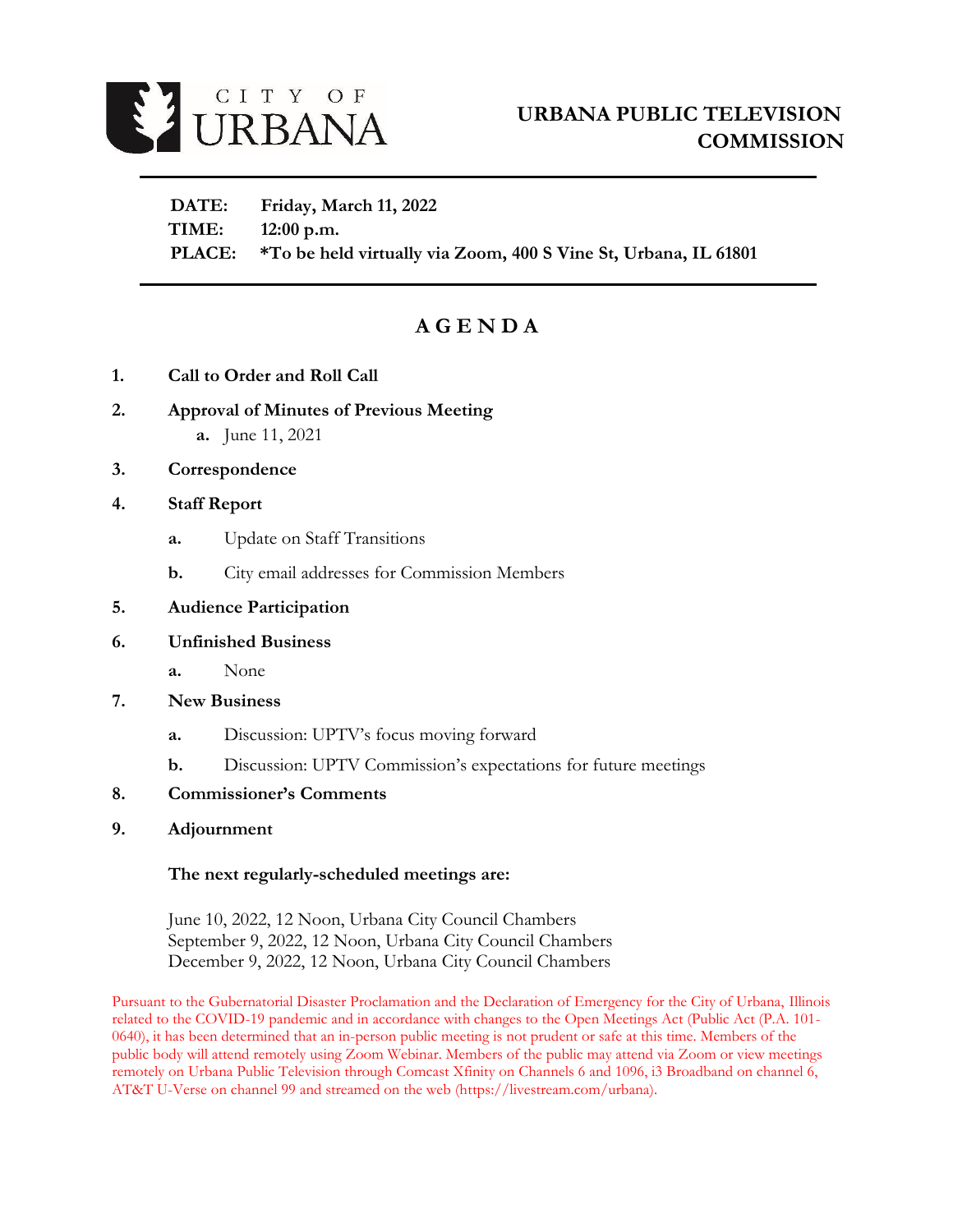You are invited to a Zoom webinar. When: Mar 11, 2022 12:00 PM Central Time (US and Canada) Topic: Urbana Public Television Commission Meeting

Please click the link below to join the webinar: <https://us02web.zoom.us/j/85413527351>

Or One tap mobile:

US: +13126266799,,85413527351# or +19292056099,,85413527351#

Or Telephone:

Dial(for higher quality, dial a number based on your current location):

 US: +1 312 626 6799 or +1 929 205 6099 or +1 301 715 8592 or +1 346 248 7799 or +1 669 900 6833 or +1 253 215 8782

Webinar ID: 854 1352 7351

International numbers available: https://us02web.zoom.us/u/kbLqeRTcOs

## **PUBLIC INPUT**

The City of Urbana welcomes Public Input during open meetings of the City Council, the City Council's Committee of the Whole, City Boards and Commissions, and other City-sponsored meetings. Our goal is to foster respect for the meeting process, and respect for all people participating as members of the public body, city staff, and the general public. The City is required to conduct all business during public meetings. The presiding officer is responsible for conducting those meetings in an orderly and efficient manner.

Public Input will be taken in the following ways:

#### **Zoom Webinar Participant**

Click on the link listed in the agenda to join the Webinar. You must provide your name and email address in order to join the Webinar. If you wish to speak during Public Input, "raise your hand" and wait to be called on by the meeting host. You must state your first and last name for the meeting record. Participants will be muted except when they are called on to speak; video will remain off for all members of the public when speaking.

#### **Telephone Participant**

Call the phone number listed on the Agenda. Enter the Webinar ID followed by the # key. All callers are muted by default. If you wish to speak, "raise your hand" by pressing \*9 once. When you are called on by the host or presiding officer, you will be un-muted. You must state your first name and last name for the meeting record.

# **Email Input**

Public comments must be received prior to the closing of the meeting record (at the time of adjournment unless otherwise noted) at the following: [uptv@urbanaillinois.us.](file://///Zota/IT$/UPTV/UPTVCommission/Agendas/2020/uptv@urbanaillinois.us) The subject line